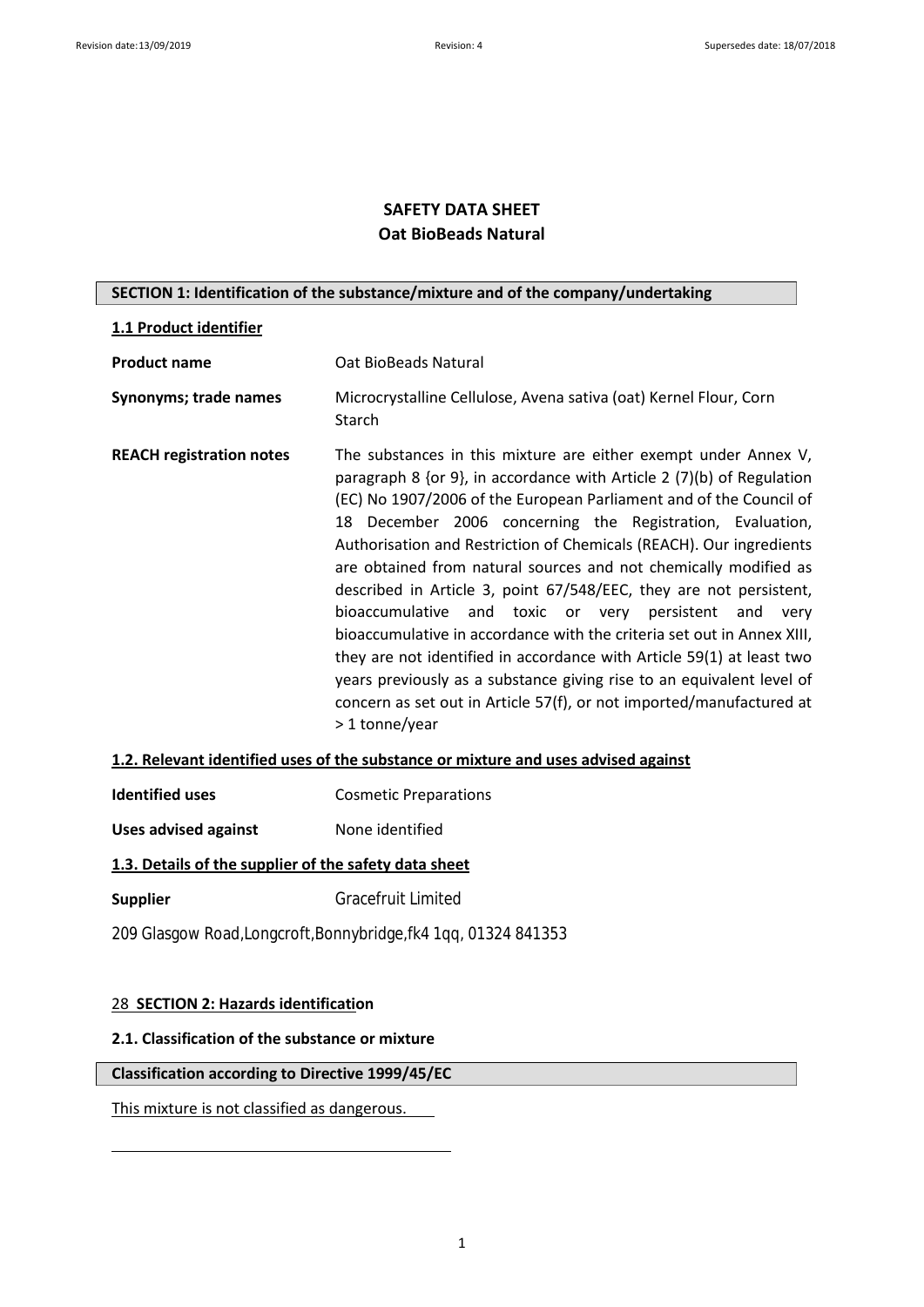## **Classification according to Regulation (EC) No. 1272/2008 [CLP]**

| <b>Physical hazards</b>      | Not Classified        |
|------------------------------|-----------------------|
| <b>Health hazards</b>        | Not Classified        |
| <b>Environmental hazards</b> | <b>Not Classified</b> |

## **2.2. Label elements**

According to EC-regulations the product does not need to be specially marked.

## **2.3. Other hazards**

None identified. This substance is not classified as PBT or vPvB according to current EU criteria.

## **SECTION 3: Composition/information on ingredients**

## **3.1. Substances**

**Product name** Oat BioBeads Natural

| Ingredients                               | <b>IUPAC name</b>          | Cas No.    | <b>EINECS</b> | <b>Classification</b> |
|-------------------------------------------|----------------------------|------------|---------------|-----------------------|
|                                           |                            |            | No.           |                       |
|                                           | Naturally occurring        | 84012-26-0 |               |                       |
| Avena sativa (oat)<br><b>Kernel Flour</b> | substances, Avena sativa,  | / 134134-  | 281-672-4     | Not classified        |
|                                           | oatmeal                    | 86-4       |               |                       |
| Microcrystalline<br>cellulose             | Cellulose                  | 9004-34-6  | 232-674-9     | Not classified        |
|                                           | 2-(hydroxymethyl)-6-4,5,6- |            |               |                       |
| Corn Starch                               | trihydroxy-2-              | 9005-25-8  | 232-679-6     | Not classified        |
|                                           | (hydroxymethyl) oxan-3-    |            |               |                       |
|                                           | ylloxyoxane-3,4,5-triol    |            |               |                       |

This product does not contain any hazardous ingredients, or ingredients with national workplace exposure limits.

#### **SECTION 4: First aid measures**

#### **4.1. Description of first aid measures**

| 4.2. Most important symptoms and effects, both acute and delayed |                                                                                                                                                                         |
|------------------------------------------------------------------|-------------------------------------------------------------------------------------------------------------------------------------------------------------------------|
| Eye contact                                                      | Check for and remove any contact lenses. In case of contact,<br>immediately wash eyes with plenty of water for at least 15 minutes.<br>Get medical attention if needed. |
| <b>Skin contact</b>                                              | Remove contaminated clothing and shoes. Wash skin thoroughly<br>with soap and water.                                                                                    |
| Ingestion                                                        | Inedible product. If ingested, seek medical attention.                                                                                                                  |
| <b>Inhalation</b>                                                | Not relevant. The product is non-volatile.                                                                                                                              |
|                                                                  |                                                                                                                                                                         |

**General information** This product is free of substances known to be hazardous to health.

### **4.3. Indication of any immediate medical attention and special treatment needed**

Notes for the doctor No specific recommendations. None of the ingredients are associated with any toxicity or ill effects.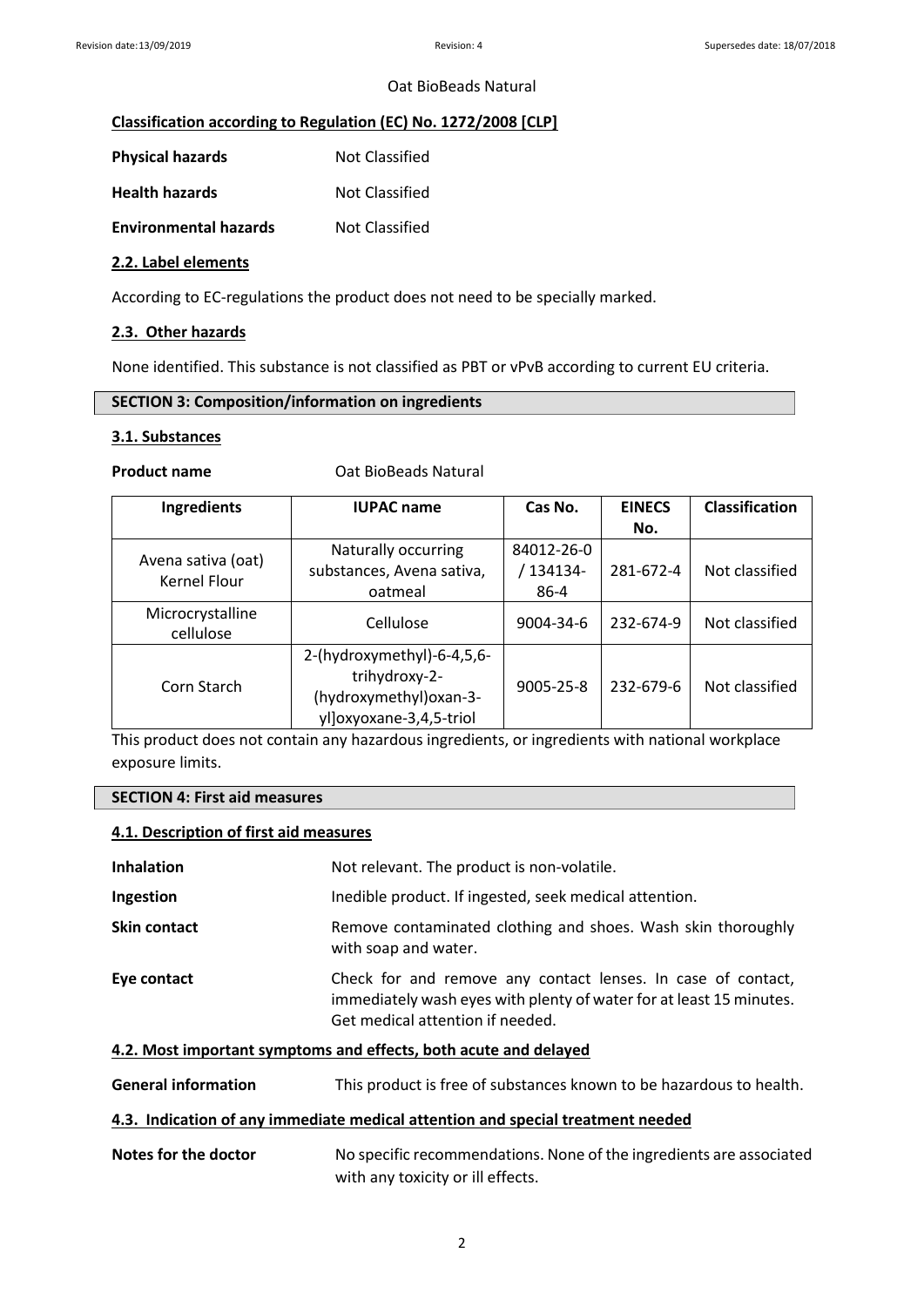### **SECTION 5: Firefighting measures**

## **5.1. Extinguishing media**

**Suitable extinguishing media** Small Fire: Use dry chemical powder. Large Fire: Use water spray, fog or foam.

**Unsuitable extinguishing media** Do not use water jet.

## **5.2. Special hazards arising from the substance or mixture**

| <b>Hazardous combustion</b><br>products                 | Thermal decomposition or combustion may liberate carbon oxides<br>and other toxic gases or vapours. Oxides of nitrogen. Risk of<br>explosion of the product in presence of mechanical impact or static<br>discharge is not available. |
|---------------------------------------------------------|---------------------------------------------------------------------------------------------------------------------------------------------------------------------------------------------------------------------------------------|
| 5.3. Advice for firefighters                            |                                                                                                                                                                                                                                       |
| <b>Protective actions during</b><br>firefighting        | No specific firefighting precautions known firefighting.                                                                                                                                                                              |
| <b>Special protective</b><br>equipment for firefighters | Wear positive-pressure self-contained breathing apparatus (SCBA)<br>and appropriate protective clothing.                                                                                                                              |

#### **SECTION 6: Accidental release measures**

## **6.1. Personal precautions, protective equipment and emergency procedures**

**Personal precautions** Wear safety goggles, lab coat, gloves and closed toed shoes to clean up any accidental release. Avoid eye and prolonged skin exposure. Avoid breathing any dust.

#### **6.2. Environmental precautions**

**Environmental precautions** No specific environmental precautions known.

### **6.3. Methods and material for containment and cleaning up**

**Methods for cleaning up** Use appropriate tools to put the spilled solid in a convenient waste disposal container, avoid generating any dust. Finish cleaning by spreading water on the contaminated surface and dispose of according to local and regional authority requirements.

#### **6.4. Reference to other sections**

**Reference to other sections** For personal protection, see Section 8. For waste disposal, see section 13.

#### **SECTION 7: Handling and storage**

## **7.1. Precautions for safe handling**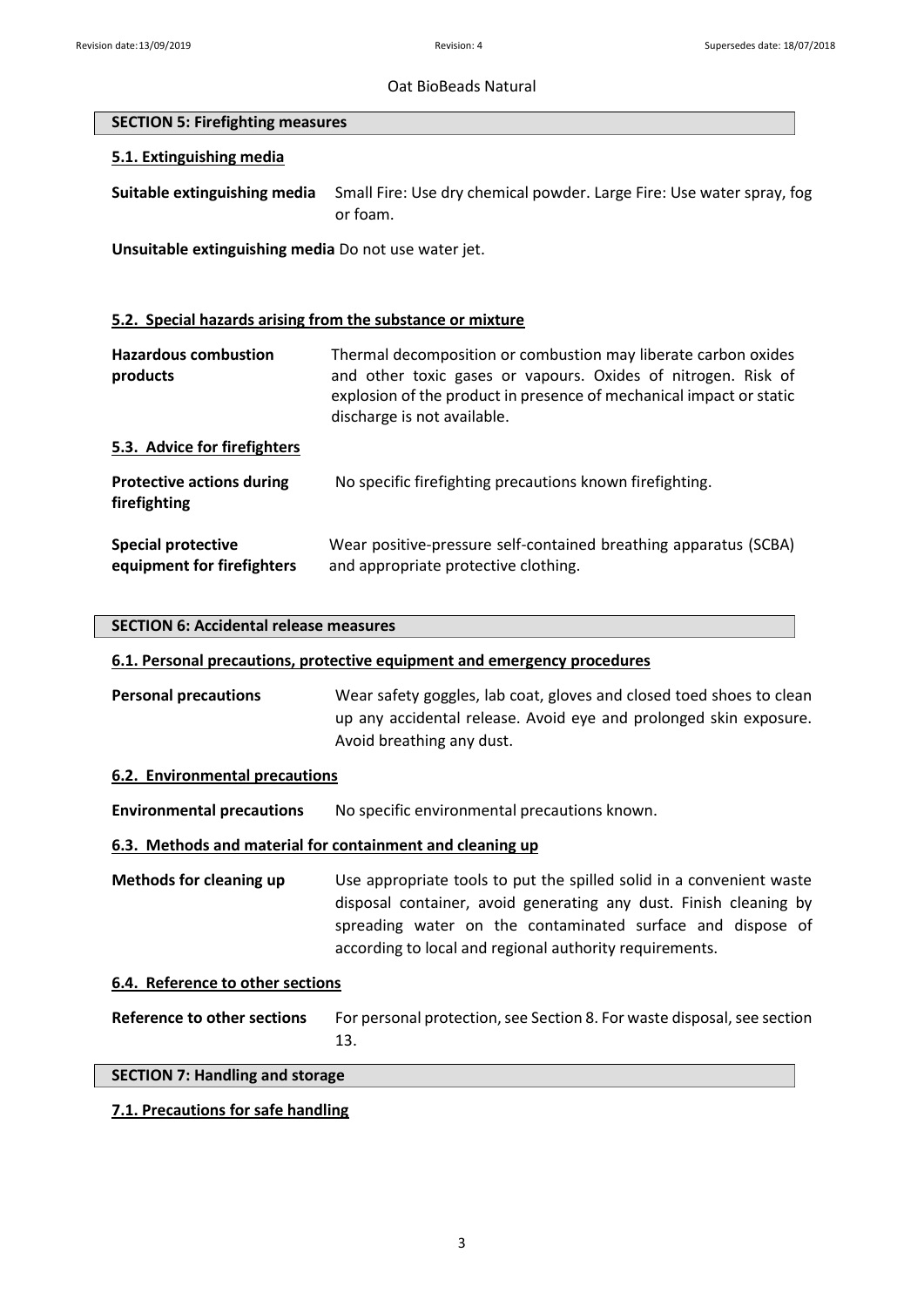|                                                         | Oat BioBeads Natural                                                                                                                                                                                                                                                                                                      |
|---------------------------------------------------------|---------------------------------------------------------------------------------------------------------------------------------------------------------------------------------------------------------------------------------------------------------------------------------------------------------------------------|
| <b>Usage precautions</b>                                | Wear safety goggles, lab coat, gloves and closed toed shoes. Avoid<br>eye and prolonged skin exposure. Keep away from oxidizing agents,<br>excessive heat and sources of ignition. Avoid generating any dust.                                                                                                             |
| <b>Advice on general</b><br>occupational hygiene        | No specific measures identified. Good personal hygiene practices<br>should always be observed when working with chemical products.                                                                                                                                                                                        |
|                                                         | 7.2. Conditions for safe storage, including any incompatibilities                                                                                                                                                                                                                                                         |
| <b>Storage precautions</b>                              | Store in a tightly closed container in a dry and well-ventilated area at<br>room temperature (25± 5°C) and humidity (60± 5%).                                                                                                                                                                                             |
| 7.3. Specific end use(s)                                |                                                                                                                                                                                                                                                                                                                           |
| Specific end use(s)                                     | The identified uses for this product are detailed in Section 1.2.                                                                                                                                                                                                                                                         |
| <b>SECTION 8: Exposure controls/personal protection</b> |                                                                                                                                                                                                                                                                                                                           |
| 8.1. Control parameters                                 |                                                                                                                                                                                                                                                                                                                           |
| <b>Ingredient comments</b>                              | No exposure limits known for ingredient(s).                                                                                                                                                                                                                                                                               |
| 8.2. Exposure controls                                  |                                                                                                                                                                                                                                                                                                                           |
| <b>Protective equipment</b>                             |                                                                                                                                                                                                                                                                                                                           |
| <b>Appropriate engineering</b><br>controls              | Provide adequate ventilation. Use process enclosures, local exhaust<br>ventilation, or other engineering controls to keep airborne levels<br>below recommended exposure limits. If user operations generate<br>dust, fume or mist, use ventilation to keep exposure to airborne<br>contaminants below the exposure limit. |
| <b>Personal protection</b>                              | Ensure that safety goggles, cap, lab coat, gloves, closed toed shoes<br>and nose mask are worn to avoid any contact with the hair and skin<br>and inhalation of any dust generated.                                                                                                                                       |
| <b>Personal Protection in case</b><br>of large spills   | Keep away from spill site. Remove any protective clothing<br>contained with the material and wash any exposed area of the hair<br>and skin thoroughly with water. A self-contained breathing<br>apparatus should be used to avoid inhalation of the product.                                                              |
| <b>Respiratory protection</b>                           | Respiratory protection not required. The product is non-volatile. If<br>dust is generated, then respiratory protection may be necessary.                                                                                                                                                                                  |
| <b>SECTION 9: Physical and chemical properties</b>      |                                                                                                                                                                                                                                                                                                                           |

| 9.1. Information on basic physical and chemical properties |  |
|------------------------------------------------------------|--|
|------------------------------------------------------------|--|

| Appearance           | Free flowing green coloured spheres.                                         |
|----------------------|------------------------------------------------------------------------------|
| Odour                | Characteristic.                                                              |
| <b>Particle Size</b> | NLT 90% spheres passes as stated in labelling and NMT 10%<br>spheres passes. |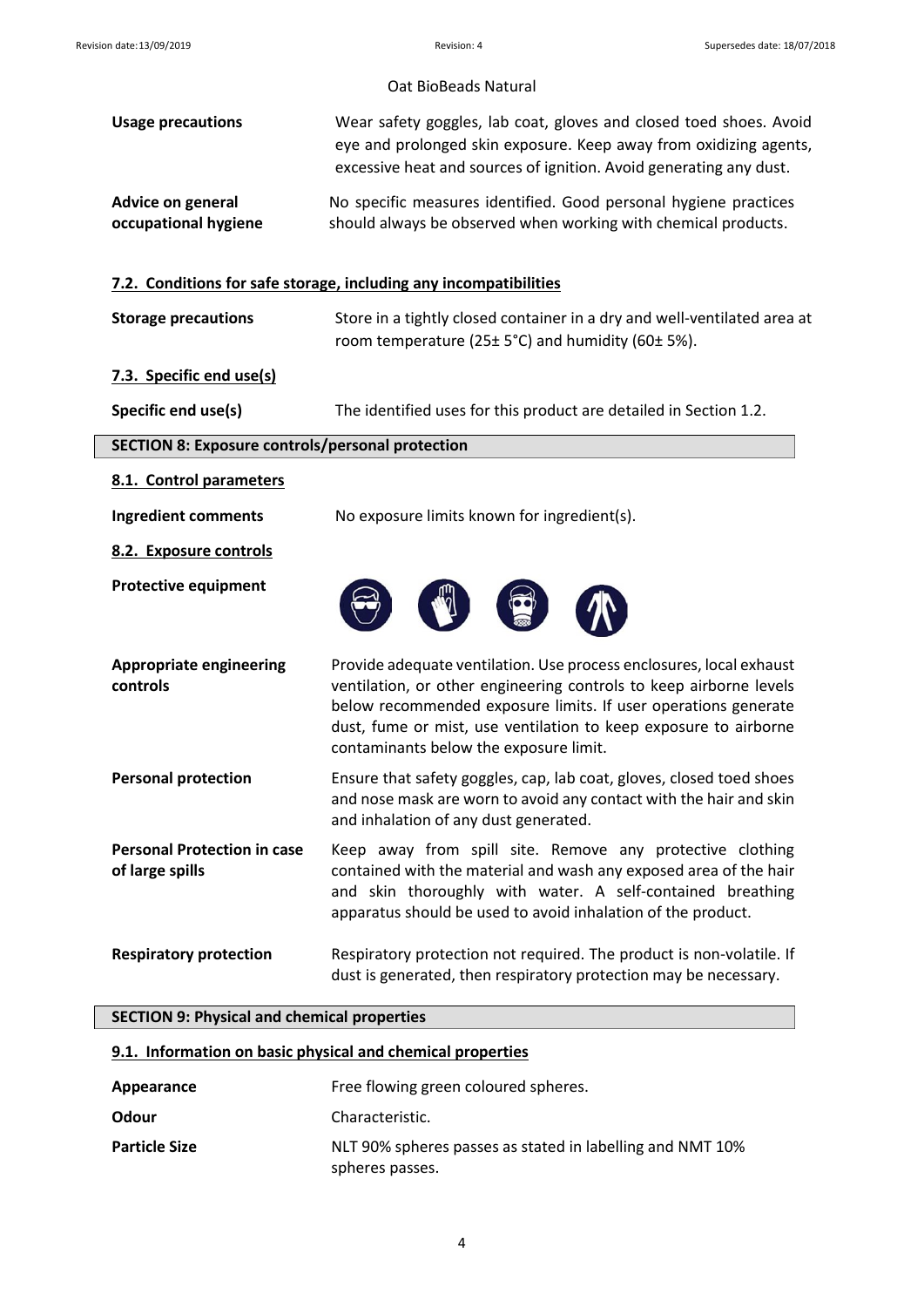| pH (1% suspension at 20°C)                             | Between 5.0-8.0.                                                                                           |
|--------------------------------------------------------|------------------------------------------------------------------------------------------------------------|
| <b>Melting Point</b>                                   | Not determined.                                                                                            |
| Initial boiling point and<br>range                     | Not relevant.                                                                                              |
| <b>Flash point</b>                                     | Not relevant.                                                                                              |
| <b>Evaporation point</b>                               | The product is non-volatile.                                                                               |
| <b>Upper/lower flammability</b><br>or explosive limits | The product is not flammable.                                                                              |
| <b>Other flammability</b>                              | May be combustible at high temperature.                                                                    |
| Vapour pressure                                        | Not determined.                                                                                            |
| <b>Vapour density</b>                                  | Not determined.                                                                                            |
| <b>Relative density</b>                                | NLT 0.6gm/cc.                                                                                              |
| Solubility(ies)                                        | Partially soluble in water and insoluble in oils.                                                          |
| <b>Partition coefficient</b>                           | <b>NMT 8.0%</b>                                                                                            |
| <b>Auto-ignition temperature</b>                       | Not determined.                                                                                            |
| <b>Decomposition temperature</b>                       | Not determined.                                                                                            |
| <b>Viscosity</b>                                       | Not determined.                                                                                            |
| <b>Explosive properties</b>                            | Risk of explosion of the product in presence of mechanical impact<br>or static discharge is not available. |
| <b>Oxidising properties</b>                            | Not oxidising.                                                                                             |
| 9.2. Other information                                 |                                                                                                            |
| <b>Other information</b>                               | No information required.                                                                                   |
| <b>SECTION 10: Stability and reactivity</b>            |                                                                                                            |
| 10.1. Reactivity                                       |                                                                                                            |
| Reactivity                                             | There are no known reactivity hazards associated with this product.                                        |
| 10.2. Chemical stability                               |                                                                                                            |
| <b>Stability</b>                                       | Stable at normal ambient temperatures and pressures when used as<br>recommended.                           |
| 10.3. Possibility of hazardous reactions               |                                                                                                            |
| Possibility of<br>hazardous reactions                  | Will not occur.                                                                                            |
| 10.4. Conditions to avoid                              |                                                                                                            |
| <b>Conditions to avoid</b>                             | Excessive heat.                                                                                            |
| 10.5. Incompatible materials                           |                                                                                                            |
| <b>Materials to avoid</b>                              |                                                                                                            |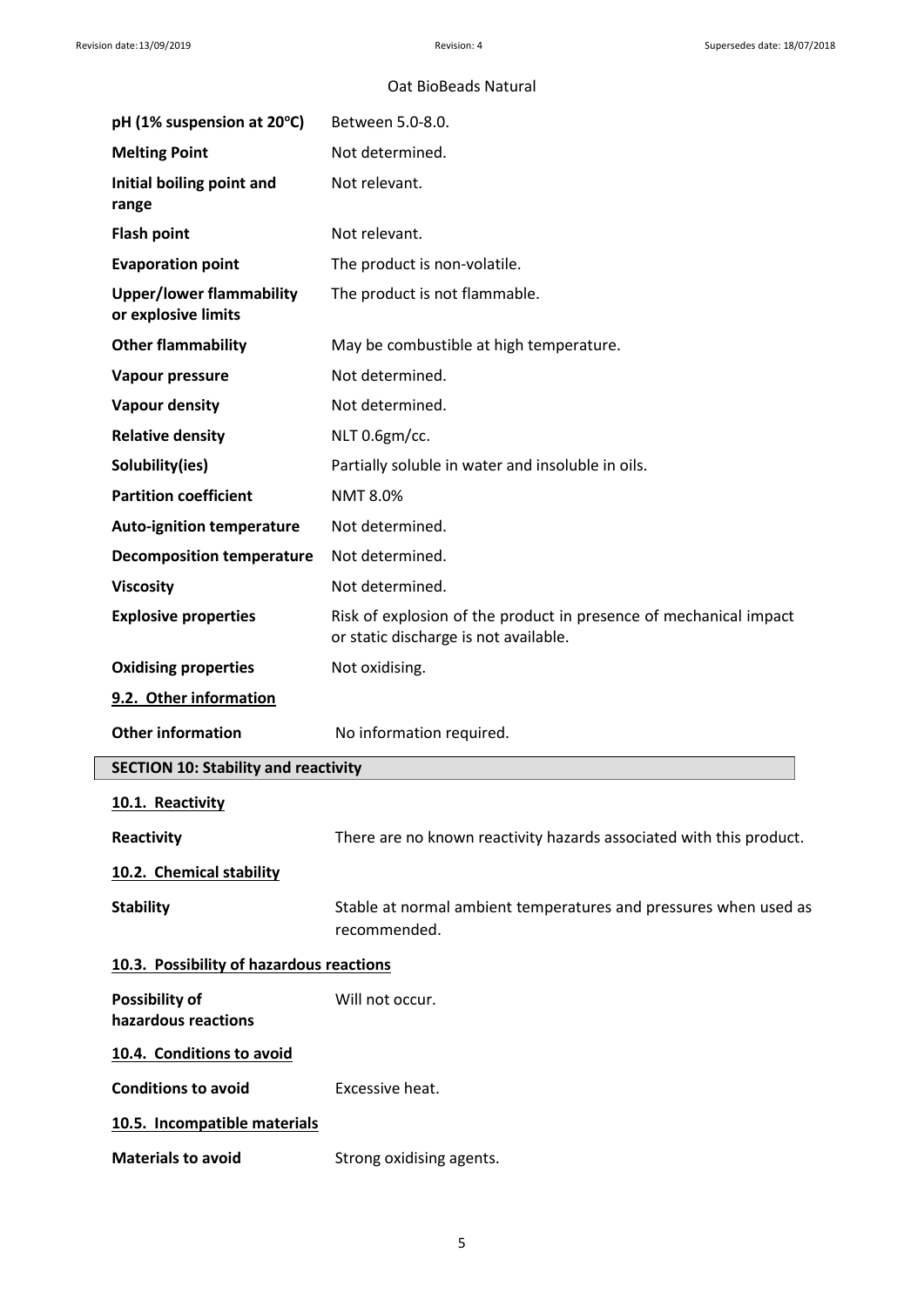#### **10.6. Hazardous decomposition products**

Hazardous decomposition No known hazardous decomposition products. **Products**

#### **SECTION 11: Toxicological information**

## **11.1. Information on toxicological effects**

| Toxicological effects | No information available. Extract of Avena Sativa (Oats) which is a |
|-----------------------|---------------------------------------------------------------------|
|                       | common food and not associated with any known toxicity. Remaining   |
|                       | ingredients all inert with no associated toxicity.                  |

- **Acute toxicity - oral**
- **Notes (oral LD**<sub>50</sub>) No information available.
- **Acute toxicity - dermal**
- **Notes (dermal LD<sub>50</sub>)** No information available.
- **Acute toxicity - inhalation**
- **Notes (inhalation LC<sub>50</sub>)** No information available.
- **Skin corrosion/irritation**
- **Skin corrosion/irritation** No information available.
- **Serious eye damage/irritation**
- **Serious eye damage/irritation** No information available.
- **Respiratory sensitisation**
- **Respiratory sensitisation** No information available.
- **Skin sensitisation**
- **Skin sensitisation** Prolonged exposure may cause skin irritation.
- **Germ cell mutagenicity**
- **Genotoxicity in vitro No information available.**
- **Genotoxicity in vivo** No information available.
- **Carcinogenicity**
- **Carcinogenicity** Not listed as a carcinogen by IARC,NTP or US OSHA.
- **Reproductive toxicity**
- **Reproductive toxicity No information available. Fertility**
- **Reproductive toxicity No information available.**
- **Development**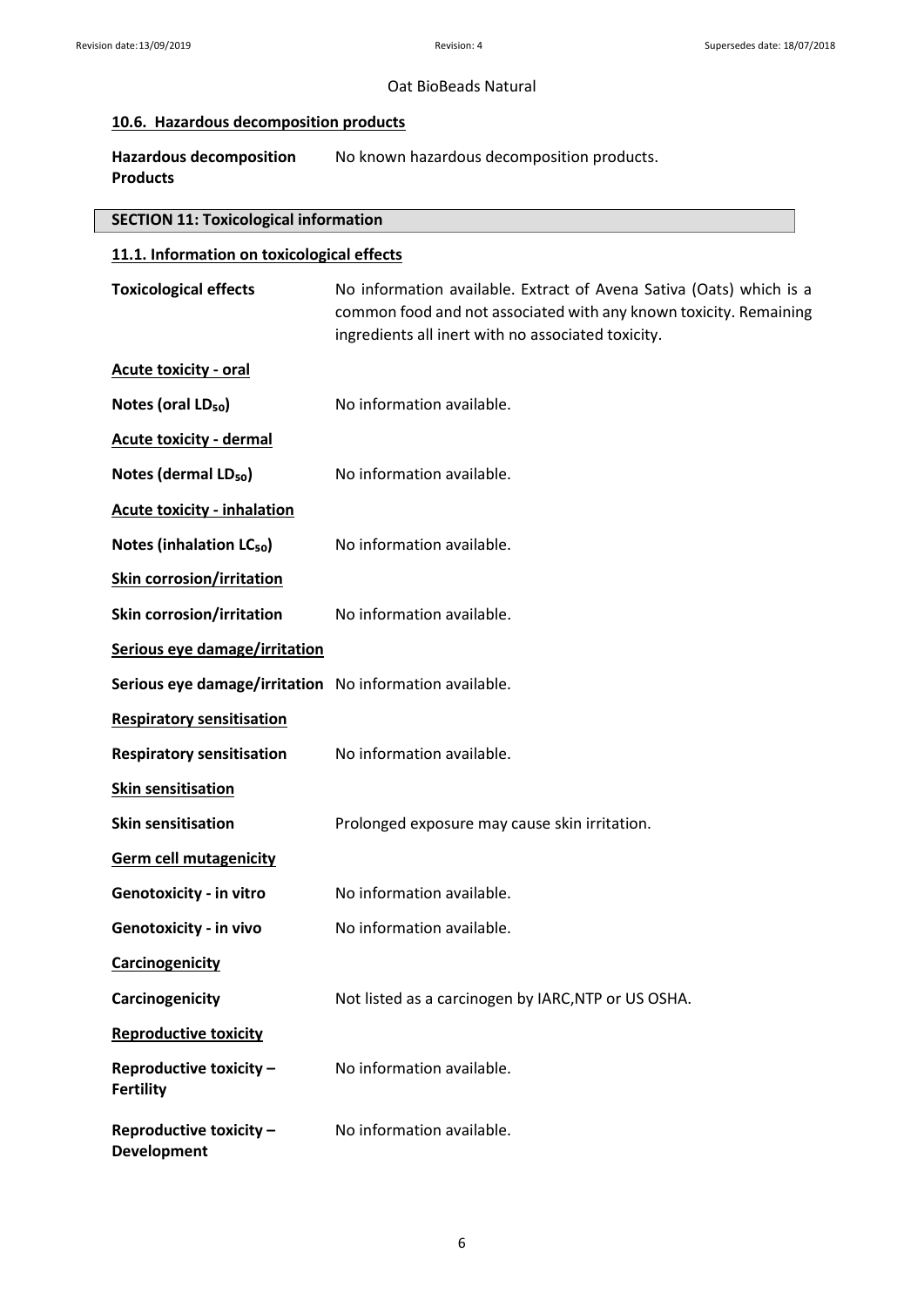| Specific target organ toxicity - single exposure   |                                                                                                                       |
|----------------------------------------------------|-----------------------------------------------------------------------------------------------------------------------|
| <b>STOT - single exposure</b>                      | No information available.                                                                                             |
| Specific target organ toxicity - repeated exposure |                                                                                                                       |
| <b>STOT - repeated exposure</b>                    | No information available.                                                                                             |
| <b>Aspiration hazard</b>                           |                                                                                                                       |
| <b>Aspiration hazard</b>                           | No information available.                                                                                             |
| <b>General information</b>                         | Prolonged exposure may cause skin irritation. Eyes not expected to<br>be an irritant.                                 |
| <b>SECTION 12: Ecological information</b>          |                                                                                                                       |
| <b>Ecotoxicity</b>                                 | No ecological hazards are associated with this product.                                                               |
| 12.1. Toxicity                                     |                                                                                                                       |
| <b>Toxicity</b>                                    | Possibly hazardous. Short-term degradation is unlikely. However,<br>long-term degradation of product may arise.       |
| 12.2. Persistence and degradability                |                                                                                                                       |
| <b>Biodegradation</b>                              | Product is biodegradable.                                                                                             |
| 12.3. Bioaccumulative potential                    |                                                                                                                       |
| <b>Bioaccumulative potential</b>                   | No data available on bioaccumulation.                                                                                 |
| <b>Partition coefficient</b>                       | Not determined.                                                                                                       |
| 12.4. Mobility in soil                             |                                                                                                                       |
| <b>Mobility</b>                                    | No data available.                                                                                                    |
| 12.5. Results of PBT and vPvB assessment           |                                                                                                                       |
| <b>Results of PBT and vPvB</b><br>assessment       | This product does not contain any substances classified as PBT or<br>vPvB.                                            |
| 12.6. Other adverse effects                        |                                                                                                                       |
| <b>Other adverse effects</b>                       | Not applicable.                                                                                                       |
| <b>SECTION 13: Disposal considerations</b>         |                                                                                                                       |
| 13.1. Waste treatment methods                      |                                                                                                                       |
| <b>Disposal methods</b>                            | Waste must be disposed of in accordance with federal, state and local<br>environmental control regulations.           |
| <b>SECTION 14: Transport information</b>           |                                                                                                                       |
| General                                            | The product is not covered by international regulations on the<br>transport of dangerous goods (IMDG, IATA, ADR/RID). |
| 14.1. UN number                                    |                                                                                                                       |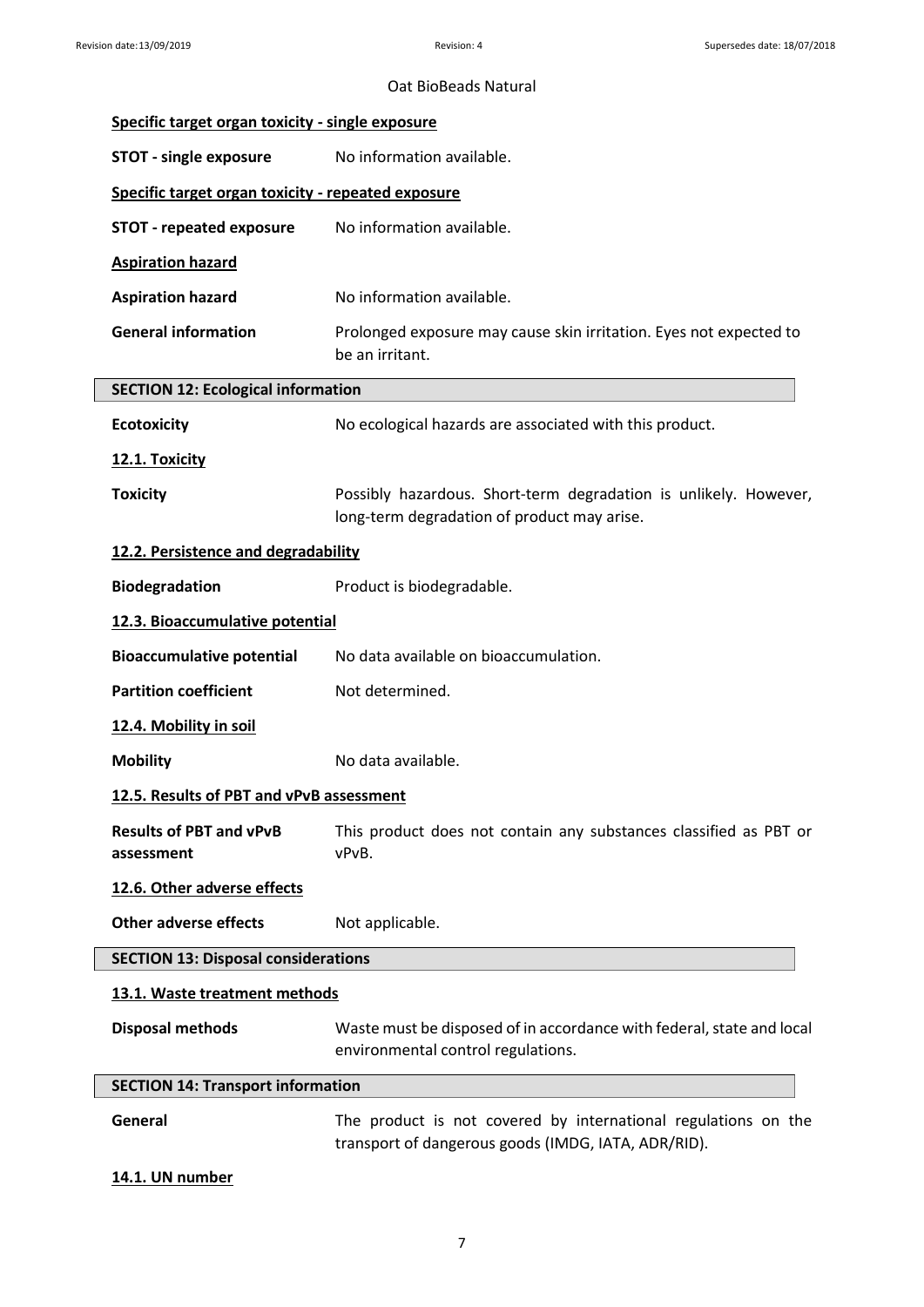Not applicable.

## **14.2. UN proper shipping name**

Not applicable.

## **14.3. Transport hazard class(es)**

Not classified as a hazardous material.

## **14.4. Packing group**

Not applicable.

#### **14.5. Environmental hazards**

**Environmentally hazardous** No **substance/marine pollutant**

#### **14.6. Special precautions for user**

Keep packaged product protected from sunlight and rain.

## **14.7. Transport in bulk according to Annex II of MARPOL and the IBC Code**

## **Transport in bulk according to** Not applicable **Annex II of MARPOL 73/78 and the IBC Code**

#### **SECTION 15: Regulatory information**

## **15.1. Safety, health and environmental regulations/legislation specific for the substance or mixture**

**EU legislation** Contains no substances with Annex XVII restrictions. Contains no substance on the REACH candidate list. Contains no REACH Annex XIV substances.

#### **15.2. Chemical safety assessment**

No chemical safety assessment is required.

### **SECTION 16: Other information**

This safety data sheet has been compiled and formatted in accordance with Annex II of regulation (EC) No 1907/2006 of the European Parliament and of the Council of 18 December 2006 concerning the Registration, Evaluation, Authorisation and Restriction of Chemicals (REACH) and subsequent amendments. Classification and allocation of hazard and precautionary statements has been conducted according to Regulation (EC) No 1272/2008 of the European Parliament and of the Council of 16 December 2008 on classification, labelling and packaging of substances and mixtures and subsequent amendments.

| <b>Revision date</b> | 13/09/2019 |
|----------------------|------------|
| <b>Revision</b>      | Δ          |
| Supersedes date      | 18/07/2018 |